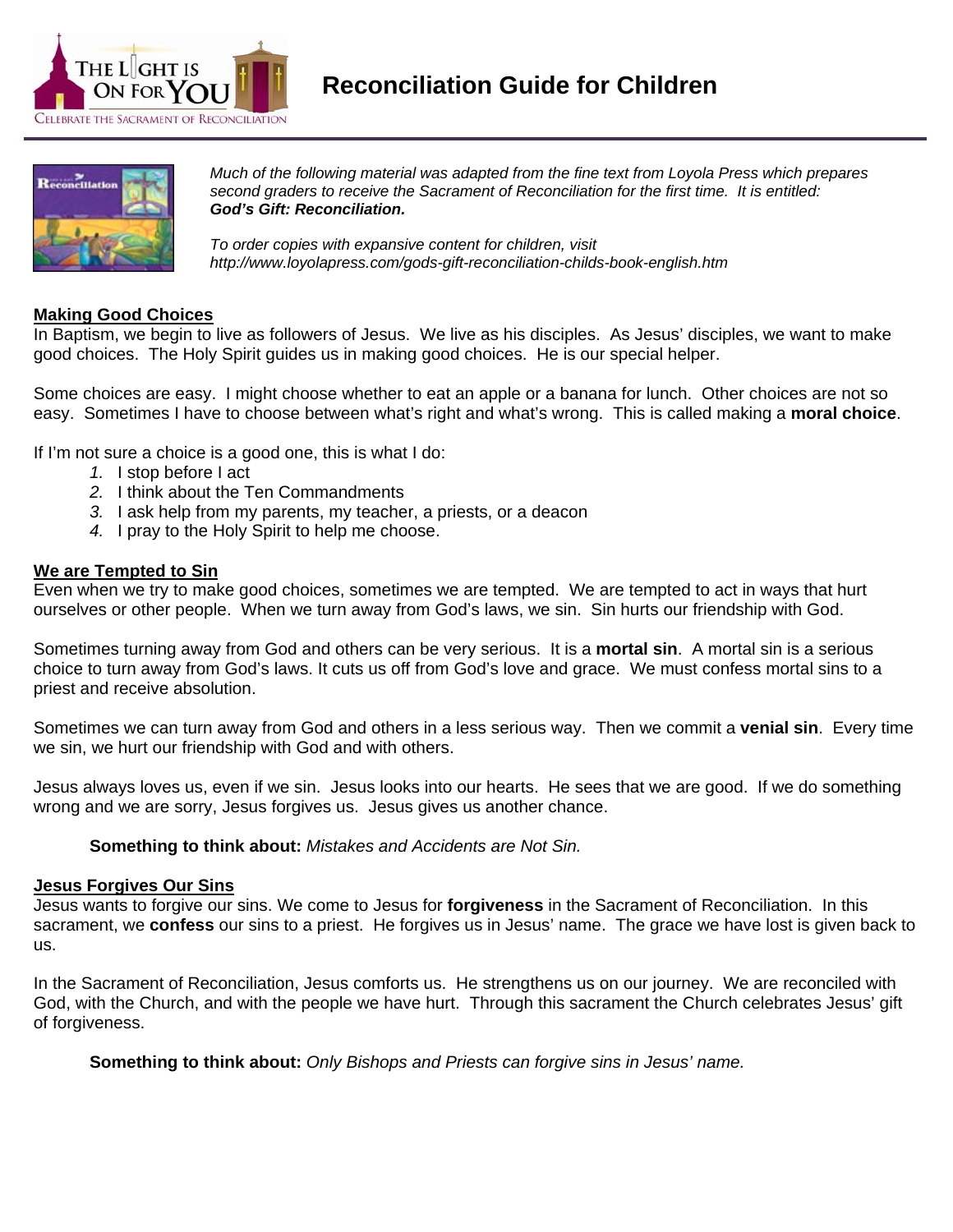# **Conscience: Our Inner Voice**

Conscience is a voice within each of us. It helps us to know what God wants us to do. It helps us know the difference between right and wrong. It helps us know the ways we have sinned. The Holy Spirit helps us to listen to and follow our conscience.

Before we celebrate the Sacrament of Reconciliation, we prepare ourselves. We examine our conscience.

Here is a way to examine your conscience before going to confession:

- Pray to the Holy Spirit for help.
- Review the Ten Commandments and the teachings of the Church
- Think about the times you did not act as a loving child of God.
- Think about the sins you are going to confess.

After your **examination of conscience**, you are ready to go to confession.

**Something to think about:** *The priest can never tell anyone what he has heard in confession. This is called the Seal of Confession.* 

### **The Ten Commandments**

| I Learn God's Laws                                                       | <b>I Follow God's Laws</b>                  |
|--------------------------------------------------------------------------|---------------------------------------------|
| 1. I am the Lord your God; you shall not have<br>strange Gods before me. | 1. Love nothing more than God.              |
| 2. You shall not take the name of the Lord your<br>God in vain.          | 2. Use God's name with reverence.           |
| 3. Remember to keep holy the Lord's Day.                                 | Keep Sunday a day of prayer and rest.<br>3. |
| 4. Honor your father and mother.                                         | Respect those who care for you.<br>4.       |
| 5. You shall not kill.                                                   | Treat all human life with respect.<br>5.    |
| 6. You shall not commit adultery.                                        | Respect married life.<br>6.                 |
| 7. You shall not steal.                                                  | Keep only what belongs to you.<br>7.        |
| 8. You shall not bear false witness against your<br>neighbor.            | 8. Tell the truth. Do not spread gossip.    |
| 9. You shall not covet your neighbor's wife.                             | Respect your neighbors and friends.<br>9.   |
| 10. You shall not covet your neighbor's goods.                           | 10. Be grateful when your needs are met.    |

# **Going to Confession**

After my examination of conscience, I am ready to go to confession.

- 1. At the beginning of our confession, the priest welcomes me, and we pray the Sign of the Cross. He invites us to trust in God who loves me. We may read a passage from the Bible together.
- 2. I tell my sins to the priest. We must confess all our mortal sins. It is also good to confess our venial sins.
- 3. The priest helps and counsels me. Then he gives me a penance. This may be a prayer to pray or a good deed to do. We do our penance to show that we want to make up for what we have done wrong and that we are ready to change our way of acting.
- 4. The priest asks me to tell God I am sorry. I do this by praying the Act of Contrition.
- 5. I receive absolution form the priest. He absolves me from my sins in Jesus' name. The priest is the only one who can give us absolution, the words of forgiveness and peace. He says "I absolve you of your sins in the name of the Father, and of the Son, and of the Holy Spirit."
- 6. The priest says "God in peace," and I answer "Amen." I leave and do the penance the priest gave me as soon as possible.